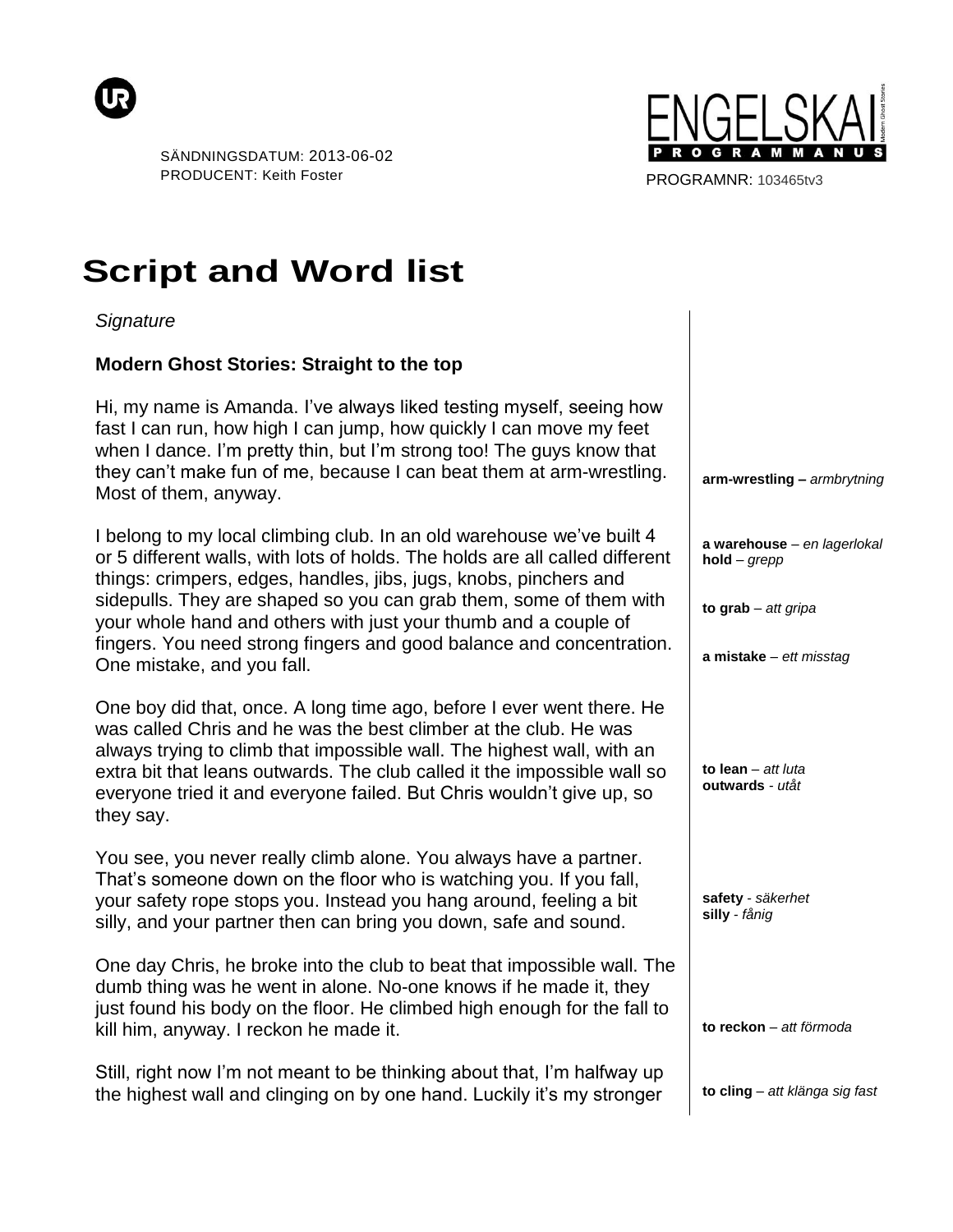



PROGRAMNR: 103465tv3

| hand, my right, pinching a hold with my thumb and three fingers. One<br>toe is in a little hole to my left, but my right leg is waving around in the<br>air, feeling for somewhere it can get a grip.                                                                                                                              | to pinch - att klämma<br>$a$ grip – ett grepp                                                           |
|------------------------------------------------------------------------------------------------------------------------------------------------------------------------------------------------------------------------------------------------------------------------------------------------------------------------------------|---------------------------------------------------------------------------------------------------------|
| "Heh heh you'd better be careful there. Push yourself out and you're<br>gone!"                                                                                                                                                                                                                                                     |                                                                                                         |
| I hear the voice, it's not whispering but it's not shouting either. It's like<br>someone chatting to me in a café. But I do shout down to Jeff, who's<br>holding my rope down on the floor, just to check.                                                                                                                         | to $\text{chat} - \text{att}$ prata                                                                     |
| "What? Did you say something?"                                                                                                                                                                                                                                                                                                     |                                                                                                         |
| "Me?" says Jeff, who doesn't say very much at the best of times. "No<br>not me! You all right?"                                                                                                                                                                                                                                    |                                                                                                         |
| "Yes I'm fine.                                                                                                                                                                                                                                                                                                                     |                                                                                                         |
| I hook my leg up and push, and get onto the next level, no problem.<br>Then I do a stupid thing. They say you should never look down when<br>you climb, but my mistake is looking up. Right at the top of the wall I<br>see the soles of a pair of sneakers. Above them is a cheeky face with<br>sticky-out hair and a hiphop cap. | to hook $-$ att haka fast<br>$a$ sole – en sula<br>cheeky - uppnosig                                    |
| At first I just stare at him. How could he have climbed past me? I<br>didn't see anyone, and besides, I'm the fastest climber at the club.                                                                                                                                                                                         |                                                                                                         |
| "You still down there? When are you gonna make it up to the top like<br>me?" he says.                                                                                                                                                                                                                                              |                                                                                                         |
| Then I see where he is sitting. He's right at the top of the extra<br>section, on the peak of the "impossible wall". But how could he be? I<br>lean back to get a better view.                                                                                                                                                     | $a$ peak - en topp                                                                                      |
| "Well, I can see you won't make it today. Bye!" he says.                                                                                                                                                                                                                                                                           |                                                                                                         |
| Suddenly I feel a funny sensation in my tummy, and my fingers<br>scratch at the holds as my grip loosens. I've leant out too far! With a<br>shout I start to fall backwards, away from the wall, down, down until<br>the safety rope does its job, and I'm left hanging in mid-air. Jeff jokes                                     | a sensation - en känsla<br>a tummy - sl. en mage<br>to scratch - att klösa<br>$mid-air - mitt$ i luften |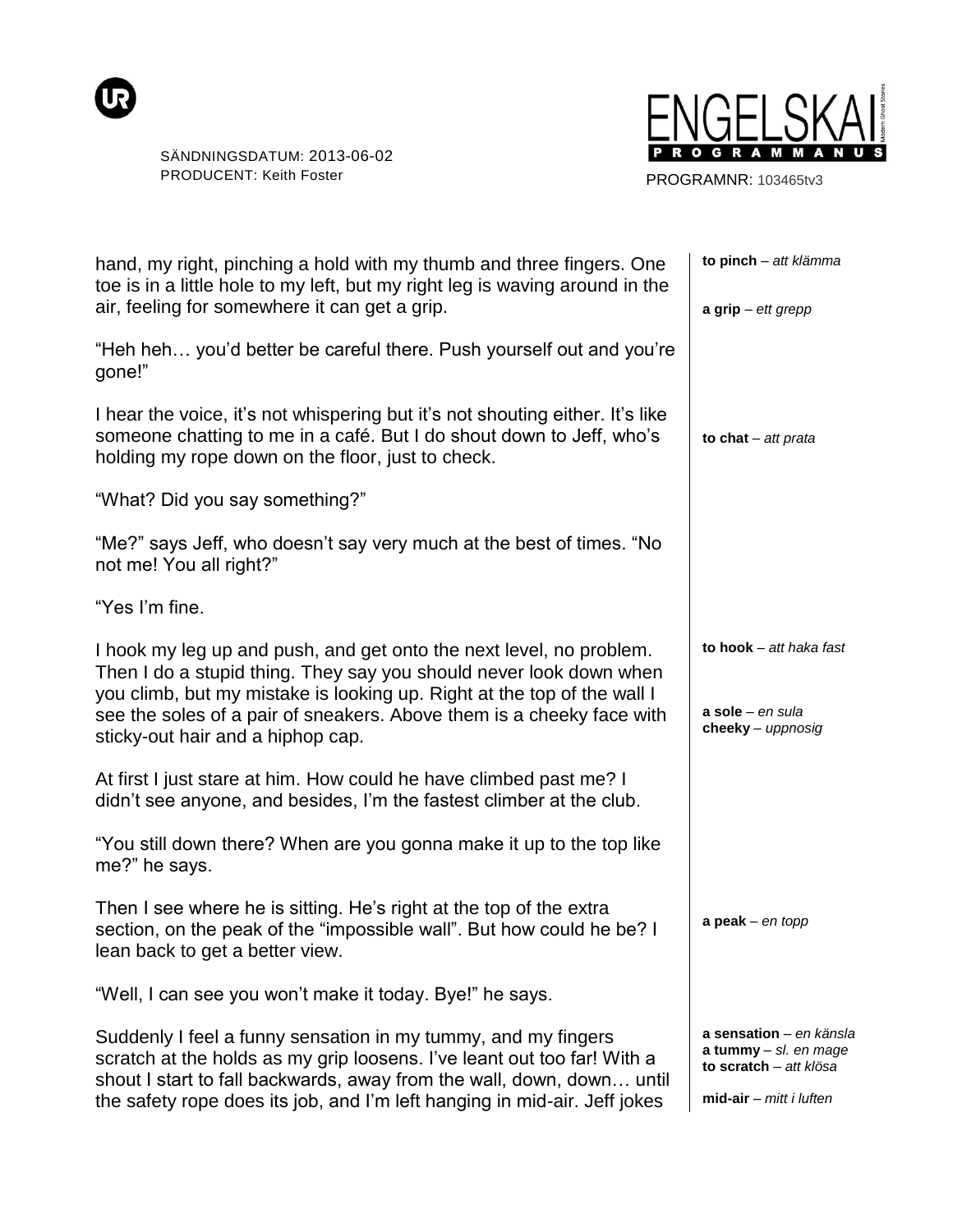



PROGRAMNR: 103465tv3

| about it as he lets me down, but I hate it when that happens and I<br>leave without saying a word.                                                                                                                                                                                                                                                                                                                                 |                                                                                               |
|------------------------------------------------------------------------------------------------------------------------------------------------------------------------------------------------------------------------------------------------------------------------------------------------------------------------------------------------------------------------------------------------------------------------------------|-----------------------------------------------------------------------------------------------|
| I see a poster at the club. Rick Sanchez, a pro climbing star, is<br>coming to give us a demonstration. That's a big thing, we don't get<br>many stars out here! But he's going to climb the "impossible wall",<br>that's what everyone says. I'll believe it when I see it.                                                                                                                                                       | $a pro - sl.$ ett proffs                                                                      |
| On the day, I make sure I am at the front of the crowd. Oh Sanchez<br>looks cool, with a beard and long hair. He's got a tight jersey and<br>bicycle shorts and waves to everybody.                                                                                                                                                                                                                                                | at the front of - längst fram                                                                 |
| Cheering                                                                                                                                                                                                                                                                                                                                                                                                                           |                                                                                               |
| He gives us a little speech and tells us he is going to make the<br>impossible wall easy. Yeah, right, Mr. Sanchez.                                                                                                                                                                                                                                                                                                                | $a$ speech $-$ ett tal                                                                        |
| He starts off fast. He is five metres up in a flash, hanging from one<br>hand while he turns around and blows a kiss to us all. I stick out my<br>tongue.                                                                                                                                                                                                                                                                          | to stick out the tongue -<br>att lipa                                                         |
| Ten metres up, and I have to admit he is impressive. Smooth moves,<br>good upper body strength, and legs that he can lift as high as a ballet<br>dancer. Around me the guys clap when Sanchez pulls off another cool<br>move. But now he's slowed up a bit – he's come to the impossible<br>extra section of the wall. I see him pausing, choosing his route.                                                                      | to admit - att erkänna<br>smooth - mjuk, jämn<br>to pull off - att klara av                   |
| It's a tricky one, it means he has to jump to the next footholds. Not<br>many people have the strength or the control to do that, but Sanchez<br>manages it. After a couple of easier holds he comes to the ledge that<br>means he has to climb outwards. He is underneath it, spread out in an<br>X shape, when he pulls one hand on the ledge and drags himself up.<br>We all hold our breath, no-one has ever done this before. | a route $-$ en väg<br>$tricky - kneping$<br>to manage $-$ att klara av<br>a ledge - en avsats |
| Sanchez pulls, and the top of his body is over the ledge. It looks like<br>he's going to make the wall after all. Then he stops, his head snaps<br>backwards like someone's punched him. There's a pause, and silence<br>in the hall, before Sanchez slowly falls backwards and he's halfway<br>down the wall before they let him down.                                                                                            | to snap $-$ (här): att rycka<br>to punch - att slå                                            |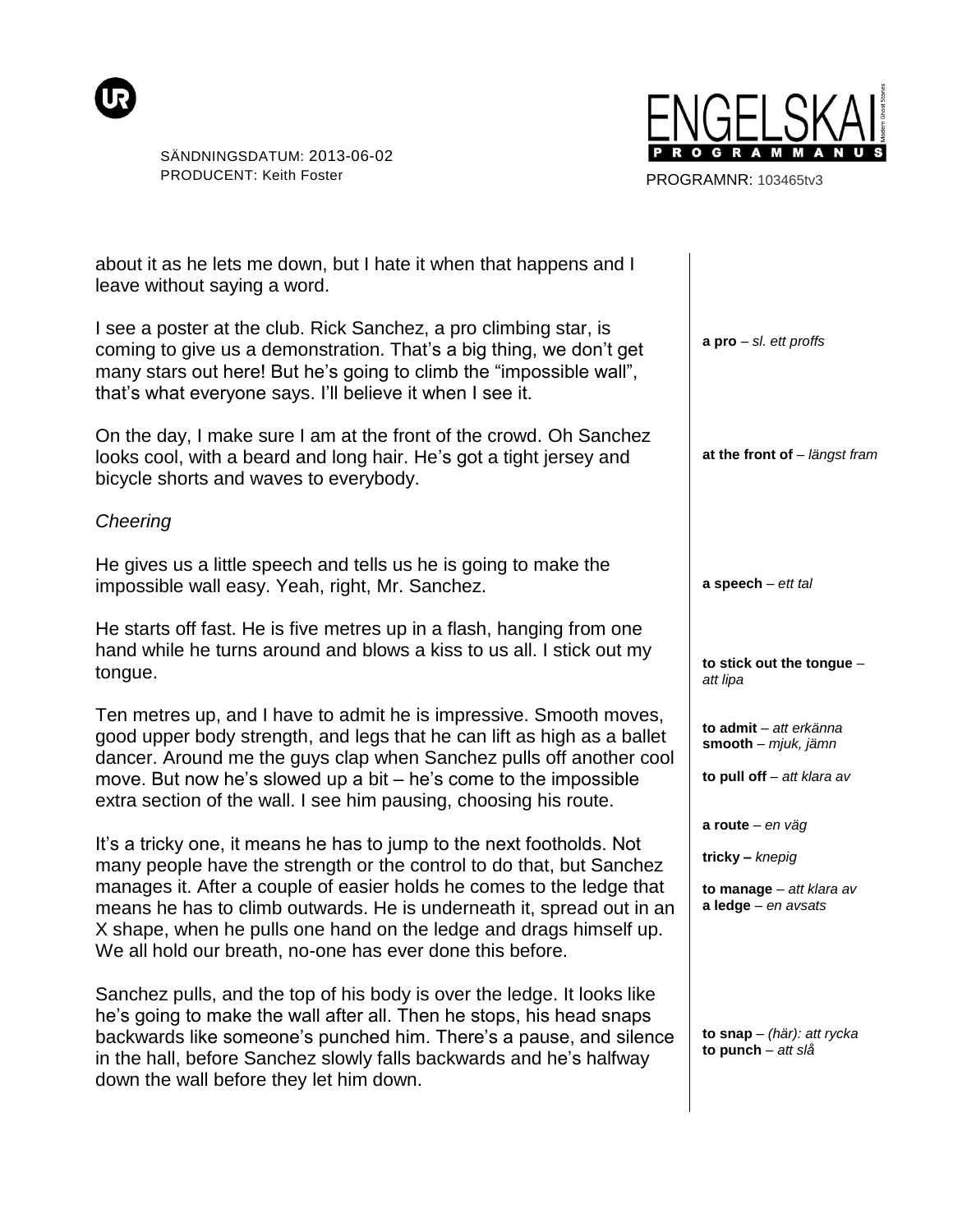



PROGRAMNR: 103465tv3

| Under the beard and long hair, Sanchez's face looks white now as he<br>walks through the crowd. Someone shouts out to him to tell us what<br>happened, what went wrong, but he just says the Spanish word<br>"muerte".                                                                                                                                                                  |                                                   |
|-----------------------------------------------------------------------------------------------------------------------------------------------------------------------------------------------------------------------------------------------------------------------------------------------------------------------------------------------------------------------------------------|---------------------------------------------------|
| Three nights after that big show, the club has said no-one should try<br>the impossible wall any more. They're going to tear it down next<br>month. That's why I'm here on my own. I hid away in the showers and<br>waited for everyone to leave. Now it's just me and that wall.                                                                                                       | muerte $-$ död<br>to tear down - att riva ned     |
| Well I check my shoes and the rope, and off I go. I don't have a<br>partner on the ground, but I've got my safety rope, so I shouldn't fall<br>all the way.                                                                                                                                                                                                                             |                                                   |
| "Come on little girl, come on up!"                                                                                                                                                                                                                                                                                                                                                      |                                                   |
| I hear his voice, but I don't look up. Somehow I don't want to see<br>those sneakers, not yet. It feels weird to be in this big hall all alone. I<br>channel my inner spider and I scoot up the wall, like a superhero.                                                                                                                                                                 |                                                   |
| 5 metres, 7 metres, and now 10. I'm up to the impossible wall and I<br>thank Mr. Sanchez for showing me how to make the next step. I<br>position my body just like he did, take a deep breath and push,<br>grabbing onto the holds. I miss with my left hand and for a moment it<br>feels like I'm not going to make it.                                                                | to channel- att kanalisera<br>to scoot - att kila |
| "Higher, just a bit higher."                                                                                                                                                                                                                                                                                                                                                            |                                                   |
| The voice tells me where to put my hand, and suddenly I'm on track<br>again. I climb up to the ledge and hang, my shoulders shaking with<br>the strain. I just know I don't have the strength to pull myself over, I'm<br>going to have to climb down - but I can't! That would be just as hard.                                                                                        | strain - ansträngning                             |
| I throw one arm over the ledge, searching for a handhold. I find<br>something, and I grab on. This is the hardest part, because I have to<br>let go with my feet and just rely on my arms. I close my eyes and let<br>go. I throw the other arm over the ledge, and search for the second<br>hold. But it's not there! My fingers slide on the concrete, I can feel<br>myself slipping. |                                                   |
|                                                                                                                                                                                                                                                                                                                                                                                         | $concrete - betong$                               |